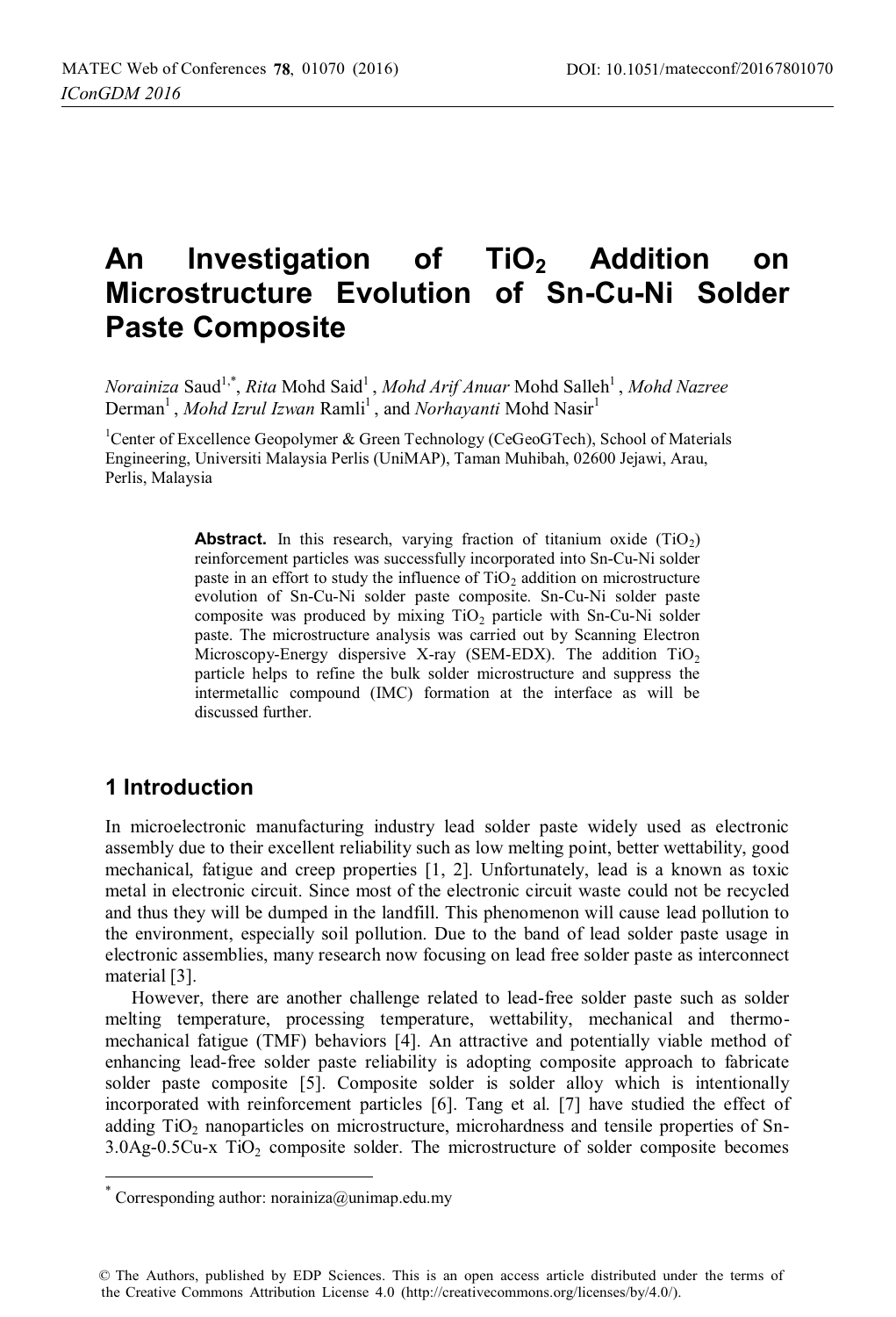more uniform and the size of  $Ag_3Sn$  and average grain size were decreasing. Apart from that, microhardness and tensile properties of composite solders have been improved.

In the current study, the influence of  $TiO<sub>2</sub>$  incorporated on Sn-Cu-Ni solder paste properties have not been studied in detail yet. The experimental data for this solder paste composite is still lacking. Therefore, an established data is needed. This research study was made to investigate the effect of various weight percentages of  $TiO<sub>2</sub>$  particles on the microstructure evolution and mechanical properties of Sn-Cu-Ni solder paste composite.

#### **2 Experimental procedures**

Sn-Cu-Ni solder paste (Nihon Superior Co. Ltd, Japan) with 20 to 38 μm particle size range and titanium oxide (TiO<sub>2</sub>) reinforcement particulates (44  $\mu$ m particle size from Sigma Aldrich) were mechanically mixed together in a various percentage (0, 0.25, 0.50, and 0.75 wt. %) to form composite Sn-Cu-Ni solder paste. The solder paste and reinforcement powder were pre-weight on a balance weight and mechanical mixing Sn-Cu-Ni solder paste with TiO<sub>2</sub> particles for 30 minutes to ensure the uniform distribution of the reinforcements. To produce a solder joint, about 0.1g of solder paste composite was then deposited on copper substrate and reflow soldering. After the reflow, the solder joint was then cleaned to remove flux residues.

The reflowed sample was first cross-sectioned perpendicularly to solder-copper interface of the solder joint and mounted in mounting cup using epoxy resin before metallographic sample preparation (grinding, polishing and etching using dilute solution of 5 vol. % nitric acid (HNO<sub>3</sub>), 2% hydrochloric acid (HCl) in 93 vol. % methanol (CH<sub>3</sub>OH)). Wetting angles were measured under optical microscope (ECLIPSE L300N) and using J-Image software.

The morphology of interfacial IMCs layer was observed by scanning electron microscope (SEM) JEOL JSM 6460LA coupled with energy dispersive X-ray spectroscopy (EDS). The IMC thickness was calculated by dividing the area of the IMC by its length and then takes averaged over five SEM images taken at a magnification of 3000x. J-image software was utilized to conduct the measurements of IMCs thickness form for as reflowed samples.

#### **3 Results and discussion**

Fig. 1 shows SEM image of the microstructure of monolithic and solder paste composite. The microstructure for both monolithic and solder paste composite composed of two regions which are the dark region known as eutectic region and light region as  $\beta$ -Sn. The eutectic region consists of  $Cu<sub>6</sub>Sn<sub>5</sub>$  IMC phase. Microstructural observation shows that with the increasing amount of reinforcement particles up to 0.75 wt. %, the size of  $Cu<sub>6</sub>Sn<sub>5</sub>$  IMCs were refined.

The refinement of  $Cu<sub>6</sub>Sn<sub>5</sub>$  IMC phases is in conjunction with the theory of heterogeneous nucleation [8] During soldering, reinforcement particles may be finely dispersed in the molten solder and precipitate on the top of the substrate. These areas then become the heterogeneous nucleation sites for  $Cu<sub>6</sub>Sn<sub>5</sub>$  IMC. With an increasing amount of reinforcement particles, it will result in decreasing the surface energy of  $Cu<sub>6</sub>Sn<sub>5</sub>$  grains. These situations will then result in decreasing the growth velocity of  $Cu<sub>6</sub>Sn<sub>5</sub>$  grains. According to heterogeneously nucleation theory, the  $Cu<sub>6</sub>Sn<sub>5</sub>$  will nucleate on reinforcement surface in order to reduce the thermodynamic barrier [9]. The increasing amount of reinforcement particles in the solder has caused more reinforcement particles precipitate on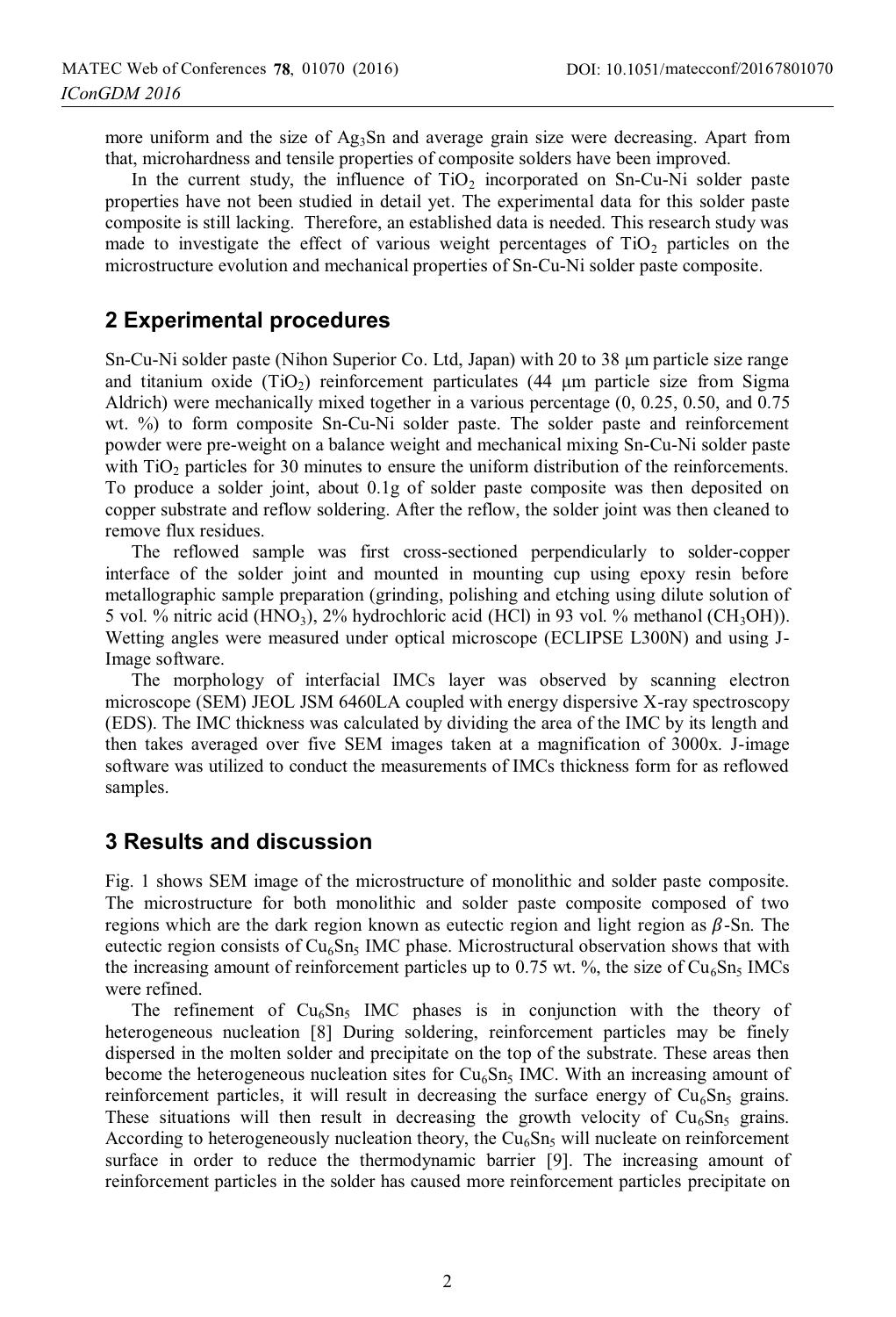the top of the substrate, thus produce more nucleation site. It is believed that the more production of the nucleation site, the more  $Cu<sub>6</sub>Sn<sub>5</sub>$  refinement process has occurred.

Previous studies reported that reinforcement particles may attribute in alter the microstructure become finer and thus improved the properties  $[8-10]$ . The effect of TiO<sub>2</sub> particles on Sn-0.3Ag-0.5 solder resulting in smaller grain size with an increase in  $TiO<sub>2</sub>$ proportion. The refinement effect of  $Si<sub>3</sub>N<sub>4</sub>$  was also found by Salleh et al. with the addition of  $Si<sub>3</sub>N<sub>4</sub>$  into monolithic solder, the  $\beta$ -Sn grains refine greatly and the size of Cu<sub>6</sub>Sn<sub>5</sub> IMCs decrease [9].



**Fig. 1.** Microstructure of Sn-Cu-Ni solder paste reinforced with  $TiO<sub>2</sub>$  at different percentage (a) 0 %, (b) 0.25 %, (c) 0.50 % and (d) 0.75 %.

#### **4 Intermetallic compound formation**

The intermetallic compounds (IMCs) layer for monolithic and solder paste composite is shown in Fig. 2. It can be seen that the scallop-like IMCs layer was observed along Cu substrate interface. The  $Cu<sub>6</sub>Sn<sub>5</sub>$  was detected by SEM-EDX analysis, while  $Cu<sub>3</sub>Sn$  phase was not detected. The thin  $Cu<sub>3</sub>Sn$  phase was hardly to be detected for first reflow cycle and accelerated test such as thermal aging can possibly reveal this phase. It can be observed that the morphology of the interfacial  $Cu<sub>6</sub>Sn<sub>5</sub>$  layer does not change too much with TiO<sub>2</sub> particle addition into Sn-Cu-Ni solder paste. The scallop type of IMC layer was not changed even when TiO<sub>2</sub> particle added. However, the addition of TiO<sub>2</sub> particles suppressed the growth of interfacial  $Cu<sub>6</sub>Sn<sub>5</sub>$  layer. Fig. 3 shows the average IMC layer thickness for both monolithic and Sn-Cu-Ni solder paste composite with various weight percentages.

The reduction on interfacial IMC layer thickness is due to the presence of  $TiO<sub>2</sub>$  particles and the mechanism of suppression on this IMC thickness was discussed by Haseeb et al. [11]. They suggested that the decreasing in the thickness of interfacial IMC is due to discrete particle effect that preferentially being absorbed at the grain boundaries of IMC scallops. However, in this research,  $TiO<sub>2</sub>$  particles are believed has been distributed homogeneously at the diffusion path for the IMC growth thus suppressed the growth of the IMC layer.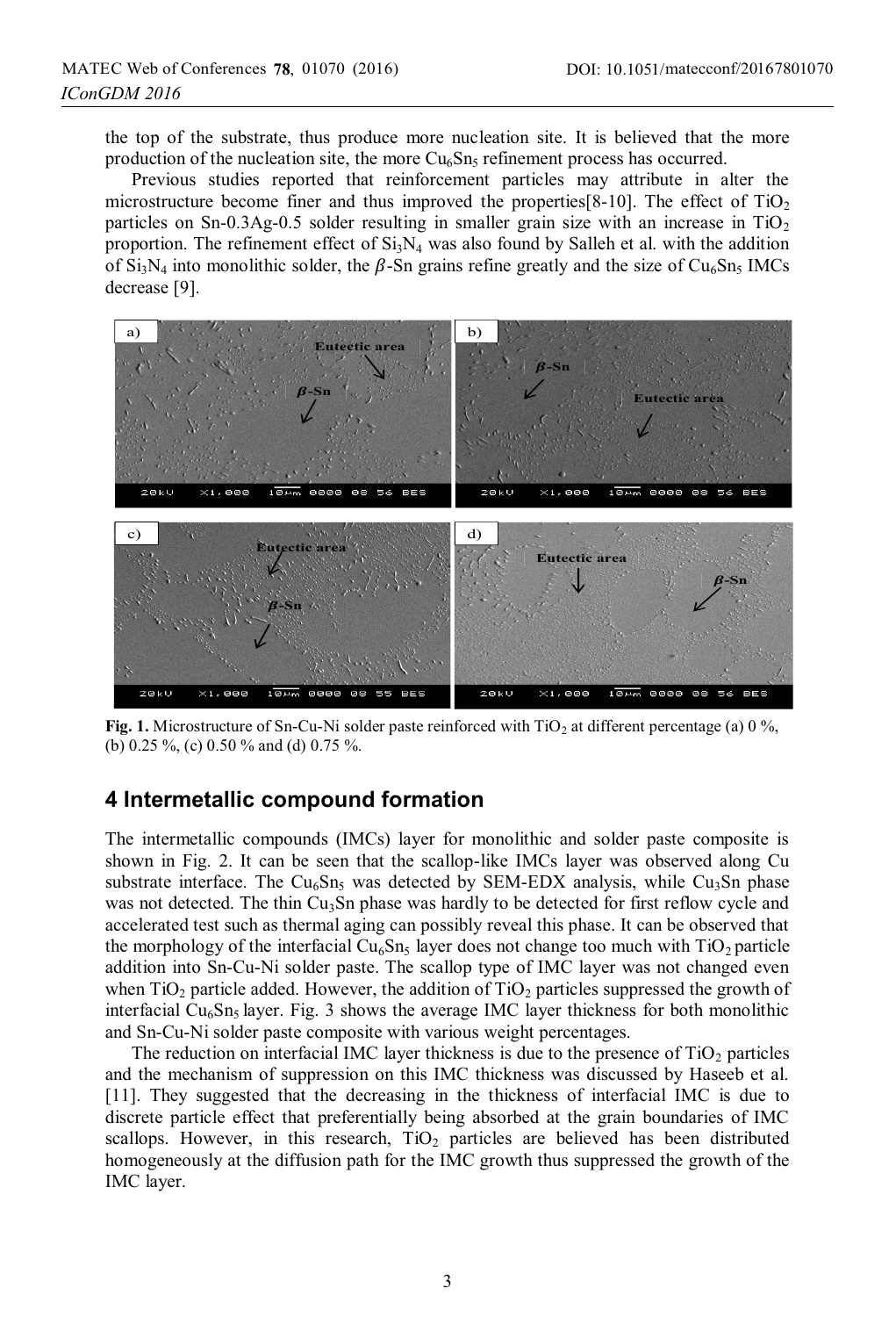

**Fig. 2.** Scanning electron microscope (SEM) images of the Intermetallic compound (IMC) formation for (a) 0, (b) 0.25, (c) 0.50 and (d)  $0.75$  of TiO<sub>2</sub> solder composite.



**Fig. 3.** Average intermetallic compound layer thickness of Sn-Cu-Ni solder paste reinforced with  $TiO<sub>2</sub>$  particles.